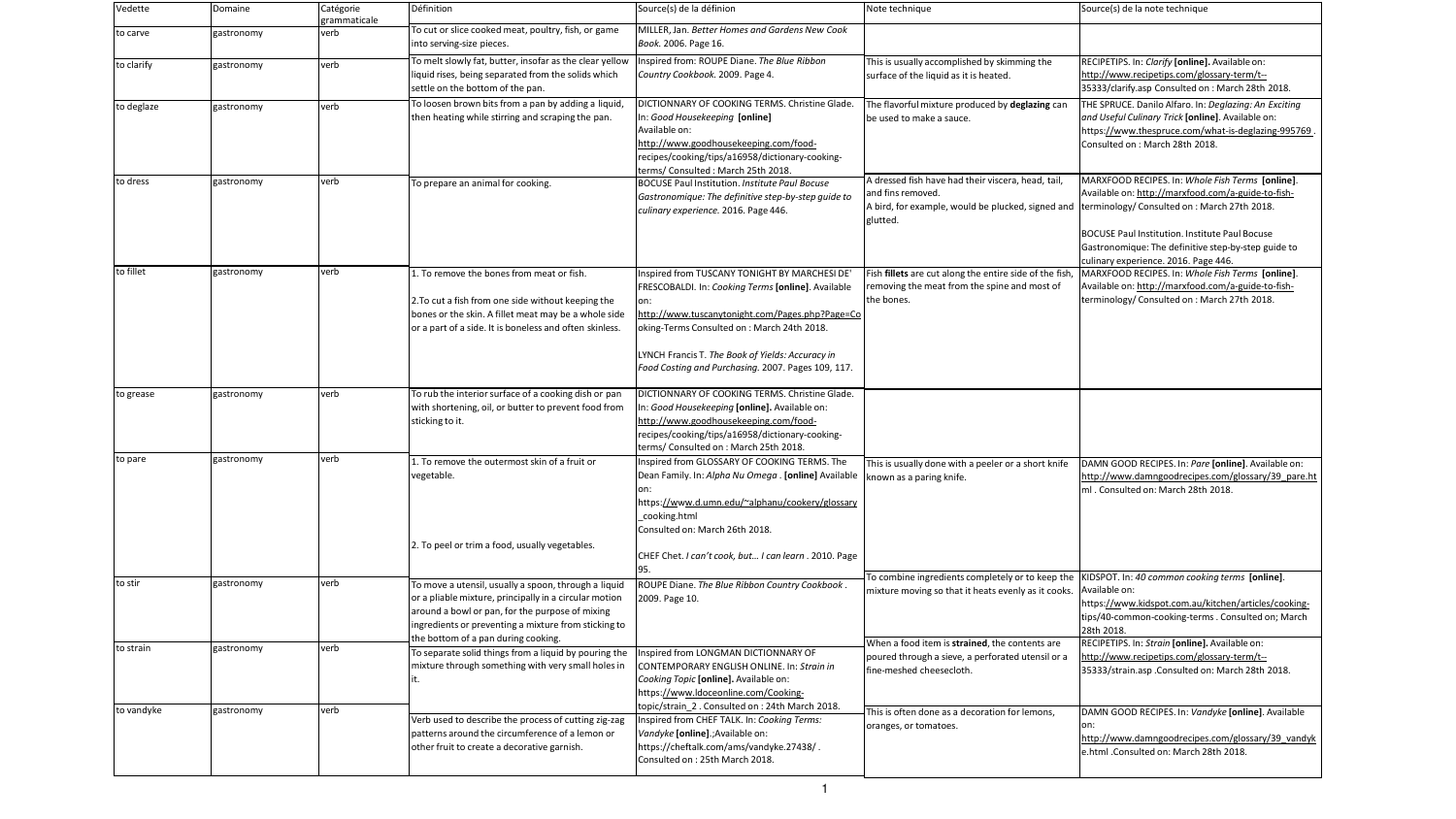| Contexte                                                                                                                       | Source(s) du contexte                                         | Collocations                           | Equivalent français                     | Note de             |
|--------------------------------------------------------------------------------------------------------------------------------|---------------------------------------------------------------|----------------------------------------|-----------------------------------------|---------------------|
| "The shank end of a half ham is not difficult to carve as the<br>butt end, because the bone is round and the carver can see it | HINES Duncan. Adventures in Good<br>Cooking . 2014. Page 251. | to carve a chicken<br>to carve a shank | lever                                   | The terr<br>number  |
| from the face side."                                                                                                           |                                                               |                                        |                                         |                     |
| "Take popcorn to another level with clarified butter. Enjoy a                                                                  | SHUMSKI, Daniel. Will It Skillet?: 53                         | to clarify fat                         | clarifier                               | The pro             |
| Spinach and Feta Dip that stays warm from the residual heat                                                                    | Irresistible and Unexpected Recipes to Make                   | to clarify butter                      |                                         | in Frenc            |
| of the pan. Plus pastas that come together in one skillet []."                                                                 | in a Cast-Iron Skillet. 2017. Page 51.                        | to clarify a sauce                     |                                         | to chan             |
|                                                                                                                                |                                                               |                                        |                                         | ingredie            |
| "To deglaze means to swirl a liquid in a sauté pan or other                                                                    | GISSLEN Wayne, GRIFFIN Mary Ellen.                            | to deglaze a pan                       | affranchir                              |                     |
| pan to dissolve cooked particles of food remaining on the                                                                      | Professional Cooking For Canadian Chefs.                      |                                        |                                         | In Englis           |
| bottom."                                                                                                                       | 2006. Page 167.                                               |                                        |                                         | of salt to          |
| "A dress fish has been cleaned and scaled."                                                                                    | KNIGHT John B., KOTSCHEVAR Lendal H.                          | to dress a poultry                     | habiller                                |                     |
|                                                                                                                                | Quantity food production, planning and                        | to dress a meat                        |                                         | The terr            |
| "Perhaps you prefer not to kill, dress, and cut up an animal, a                                                                | management. 1979. Page 376.                                   |                                        |                                         | equivale            |
| bird, or even a fish."                                                                                                         |                                                               |                                        |                                         | meanin              |
|                                                                                                                                | ASHBROOK, Frank G. Butchering, Processing                     |                                        |                                         |                     |
|                                                                                                                                | and Preservation of Meat? 2012. Page 7.                       |                                        |                                         |                     |
|                                                                                                                                |                                                               |                                        |                                         |                     |
| "Whether you need to fillet a salmon, skin a trout, []"                                                                        | CAIRN Nick. Fish and tips. 2006                               | to fillet a fish                       | lever (pour le poisson, mais aussi dans | The Frei            |
|                                                                                                                                |                                                               | to fillet a piece of meat              | une moindre mesure pour la viande)      | of cuttir           |
|                                                                                                                                |                                                               |                                        |                                         |                     |
|                                                                                                                                |                                                               |                                        |                                         |                     |
|                                                                                                                                |                                                               |                                        |                                         |                     |
| "Use cooking oil spray to grease the pan openings. Rubbing                                                                     | KLIVANS Elinor. Fearless Baking: Over 100                     | to grease the pan                      | chemiser                                | In their            |
| the pan with butter or oil does not keep the popovers from                                                                     | Recipes That Anyone Can Make. 2010.                           | to grease the dish                     |                                         | terms a             |
| sticking as well as the cooking spray does."                                                                                   |                                                               |                                        |                                         |                     |
|                                                                                                                                |                                                               |                                        |                                         |                     |
|                                                                                                                                |                                                               |                                        |                                         |                     |
|                                                                                                                                |                                                               |                                        |                                         |                     |
| "Adult can pare apples, or depending on age of child, show                                                                     | HOUTS Amy. Cooking Around the Calendar                        |                                        |                                         |                     |
| child how to pare, making the peelings as thin as possible."                                                                   | with Kids: Holiday and Seasonal Food and                      | to pare fruit                          | <b>parer</b>                            | This ver            |
|                                                                                                                                | Fun. 2002. Page 28.                                           | to pare peaches<br>to pare rhubarb     |                                         | equivale<br>French, |
|                                                                                                                                |                                                               |                                        |                                         |                     |
|                                                                                                                                |                                                               |                                        |                                         |                     |
|                                                                                                                                |                                                               |                                        |                                         |                     |
|                                                                                                                                |                                                               |                                        |                                         |                     |
| "Stirring the sauce is an actual art form not well-known by                                                                    | AGUIRRE MONTANINO, Sandy. Ancestry                            | to stir a sauce,                       | vanner                                  | This ver            |
| the outside world. We are taught to stir the sauce clockwise,                                                                  | Magazine, November-December 2003, The                         | to stir a liquid                       |                                         | equivale            |
| never counter-clockwise."                                                                                                      | original Recipe. 2003.                                        | to <i>stir</i> a blend                 |                                         | to make             |
|                                                                                                                                |                                                               |                                        |                                         | finds its           |
|                                                                                                                                |                                                               |                                        |                                         | constitu            |
| "When the sugar is dissolved, strain the lemonade through a                                                                    | BEETON Isabella. The Campaign for                             | to strain a sauce                      | fouler                                  | Althoug             |
| fine sieve, or piece of muslin, and, when cool, it will be ready                                                               | Domestic Happiness. 2011. Page 111.                           | to strain a cocktail                   |                                         | use of a            |
| for use []."                                                                                                                   |                                                               | to strain a liquid                     |                                         | strainer            |
|                                                                                                                                |                                                               |                                        |                                         | someth              |
|                                                                                                                                |                                                               |                                        |                                         |                     |
|                                                                                                                                |                                                               |                                        |                                         |                     |
| "Vandyke is a culinary term inspired by 17th-century painter                                                                   | Inspired from COOKTHING. In: What does it                     | to vandyke a lemon                     | historier                               | As the v            |
| Vandyke's portraits of men with pointy v-shaped beards. It's                                                                   | mean to vandyke a lemon. [online].                            |                                        |                                         | aspect a            |
| the verb used to describe the process of cutting a zig-zag                                                                     | Available on:                                                 |                                        |                                         | clearer             |
| pattern around the circumference of a lemon to create                                                                          | http://www.cookthink.com/blog/2009/01/                        |                                        |                                         | and its             |
| decorative lemon half garnishes to dress up fish platters and                                                                  | what-does-it-mean-to-vandyke-a-lemon/.                        |                                        |                                         | the sam             |
| other plates. It's easier than it looks to vandyke a lemon and                                                                 | Consulted on : March 19th 2018.                               |                                        |                                         |                     |
| shows your guests that you care."                                                                                              |                                                               |                                        |                                         |                     |

| Note de traduction français                                       | Equivalent allemand  |
|-------------------------------------------------------------------|----------------------|
| The term to carve does not include the large                      | filetieren           |
| number of fields that the French word stands for.                 | filieren             |
|                                                                   |                      |
| The process of <i>clarifying</i> is less chemical than            | klären               |
| in French, while it remains concretely the same. The goal is      |                      |
| to change both the aspect and the composition of the              |                      |
| ingredients by heating them.                                      |                      |
|                                                                   |                      |
| In English, this verb does not include the use                    | einbrennen           |
| of salt to clean the pan, whereas the French verb does.           |                      |
|                                                                   |                      |
| The term has a similar meaning with its French                    | vorbereiten          |
| equivalent, however it does not have manyfold                     |                      |
| meaning like to dress.                                            |                      |
|                                                                   |                      |
|                                                                   |                      |
|                                                                   |                      |
|                                                                   |                      |
| The French term "lever" includes also the fact                    | filetieren           |
| of cutting pieces from fruits, like citrus fruits.                | filieren             |
|                                                                   |                      |
|                                                                   |                      |
|                                                                   |                      |
| In their meanings, the French and English                         | auslegen             |
| terms are very similar.                                           |                      |
|                                                                   |                      |
|                                                                   |                      |
|                                                                   |                      |
|                                                                   |                      |
|                                                                   |                      |
| This verb is more specific than its French                        | parieren             |
| equivalent, as it only refers to fruits and vegetables. In        |                      |
| French, it includes fruits, vegetables, meat, fish.               |                      |
|                                                                   |                      |
|                                                                   |                      |
|                                                                   |                      |
|                                                                   |                      |
| This verb is less precise than its French                         |                      |
| equivalent, as it only refers to the action of mixing ingredients |                      |
| to make a homogeneous blend, whereas the verb "vanner"            |                      |
| finds its interest and own specificity in avoiding the            |                      |
| constitution of a skin or crust on the surface of the blend.      |                      |
| Although the English verb does not imply the                      | abseihen             |
| use of a spoon in order to make the mixture go through the        |                      |
| strainer, it also evokes the idea of turning a thick mixture into |                      |
| something thiner or lighter.                                      |                      |
|                                                                   |                      |
|                                                                   |                      |
| As the verb to vandyke is specific to a cultural                  | sterförmig schneiden |
| aspect absent in the French vocabulary, the linguistic link is    |                      |
| clearer between its rival expression: to cut in wolves teeth      |                      |
| and its French equivalent. Nevertheless, to vandyke means         |                      |
| the same as "historier" does.                                     |                      |
|                                                                   |                      |
|                                                                   |                      |